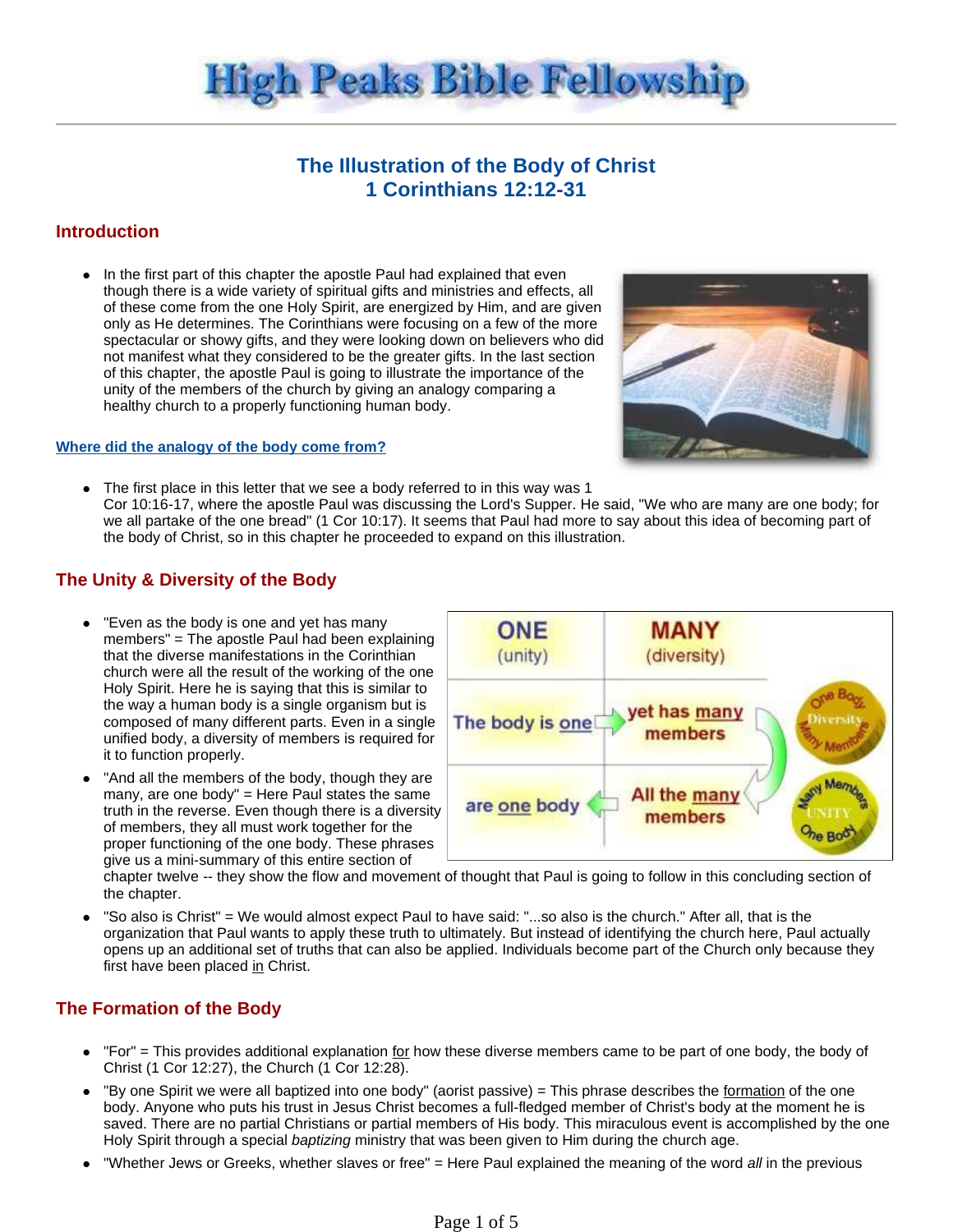phrase: All means every believer, and believers come from every nationality, every cultural background, every social class, and every economic status. The church as an organism consists of believers from a wide diversity or crosssection of society.

 "And we were all made to drink of one Spirit" (aorist passive) = The previous phrase explained the formation of the body, and now this phrase describes the life principle that fills the one body. Just as there are no partially saved Christians, there are no partially indwelt Christians. At the moment he believes, a person is baptized by the Spirit into full membership in the body of Christ, and the Holy Spirit also comes to live inside the believer.

# **The Problem of Inferiority**

- "For the body is not one member, but many." (1 Cor 12:14) This verse is a restatement of the first side of the coin presented in verse twelve, and it puts the emphasis in this section on the fact that diversity is needed within the body.
- In this part of the illustration, the foot and the ear are comparing themselves to the hand and the eye, and in their own estimation they view their own gifts as being of less value -- or being of no value at all -- in comparison to the gifts of the others. One member is looking down on or devaluing or denying his own gift. But notice that just because one member thinks this and expresses this thought, that does not make it true. It is not what we think that maintains our status as part of the body, it is the one-time action of God the Holy Spirit that makes us part of the body.
- The truth which was expressed in verse fourteen actually provides the antidote to inferiority -- diversity is required in order for the body to function properly. You may see yourself as insignificant, but the truth is that you are just as necessary to the proper functioning of the body as one of the more showy parts. We may not understand exactly why this is so, but we must believe that this is true because God's Word tells us it is true!
- "If the whole body were an eye, where would the hearing be? If the whole were hearing, where would the sense of smell be?" (1 Cor 12:17)

The very existence of the body as a viable organism depends on the union and cooperation of individual members that each carry out different functions. The body could not possibly function if it consisted only of one specific part. A body that had only one part would not even be a body. Paul will return to this idea in verse nineteen.

- "God has placed the members" (tithemi) = God carefully placed, arranged, and connected the members -- the verb tithemi means to set into a specific location. The truth is that it requires the power and activity of God in order to have a living body. God is at work, and even though we do not realize it, He is the one that causes the body to operate.
- "Just as He desired" (thelo) = This word for the will of God is a stronger word than the one used previously in 1 Cor 12:11. It involves forethought, intention, and resolve. To think little of your own gift or your place within the body of Christ is to think little of God and His work in placing you exactly where He wanted you. When we express it this way, it is obviously a very serious matter to trust that God has gifted you and placed you in the right place so as to have the effect He desired in His body.
- "If they were all one member, where would the body be?" = Here Paul returns to the idea he expressed in 1 Cor 12:17. A solitary eyeball would be completely useless because it requires the support of the eye socket within the skull, it requires the connecting nerve fibers to relay its information to the brain, and it even requires the eye lid and tear ducts to provide moisture and protection. The eyeball cannot perform its intended function in isolation -- it must have the support of the other members of the body in order to be valuable. And even the eyeball itself is actually composed of smaller parts that were formed to make a single organ.

# **The Problem of Superiority**

- "But now there are many members, but one body." (1 Cor 12:20) This verse marks the second section in this passage, and it is a restatement of the second side of the coin presented in verse twelve. It puts the emphasis on the unity of the parts of the body - the fact that they cannot do without each other.
- The eye and the head are comparing themselves to the hand or the feet, and in their own estimation they view their own gifts as being of greater value in comparison to the gifts of the others. The problem being addressed here is the issue of superiority. One member is looking down on or devaluing or denying the gifts of others.



- The truth expressed in verse twenty -- that the parts of the body form a unity and they cannot do without each other -- is actually the antidote to superiority. It seems that a few of the prominent charismatic members were acting as if they were self-sufficient and did not need other believers who had what they saw as inferior gifts.
- "Seem to be weaker" = the parts of the body that seem to be more susceptible to being injured, such as the vital soft tissues and the internal organs. The brain, the lungs, and the heart are examples of relatively weak organs that need the protection of stronger body parts so they will not be exposed to injury. "Necessary" (anangkaios) = This term means "something that you cannot do without." A person can live if he loses an

Page 2 of 5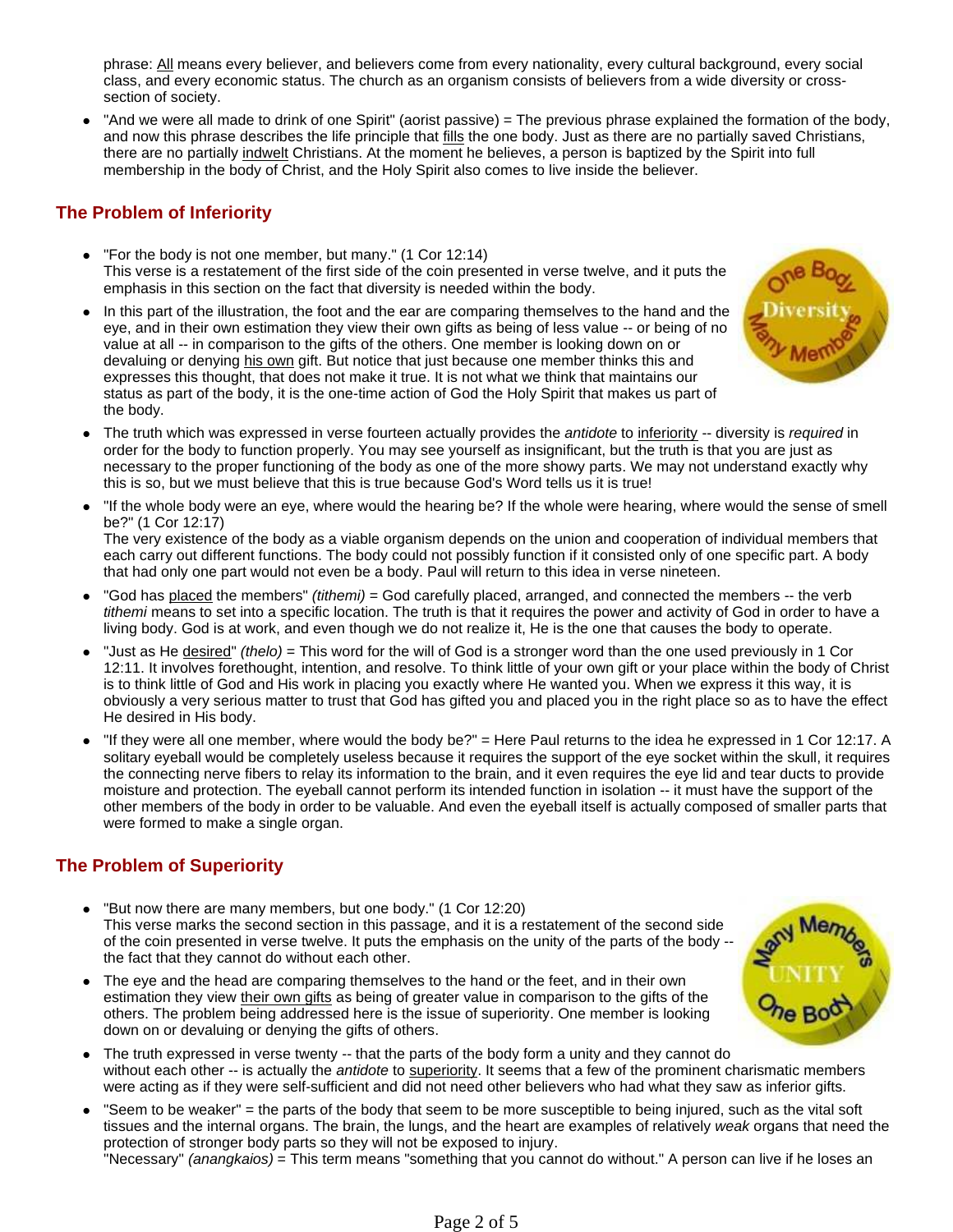arm or a leg, but not if the brain, lungs, or heart are removed!

"We deem less honorable" *(atimos)* = literally, "not honored." These are parts of the body which we do not allow to be seen or displayed in public. We keep these body parts well covered.

"We bestow" (peritithemi) = literally, "to place around." This verb was used to describe wrapping or covering something, such as putting on clothing or enclosing something with a privacy fence. It suggests the possibility of feeling ashamed without a proper covering.

"Less presentable members" *(aschemon)* = This term means shameful, indecent, or unpresentable, and it refers to those parts of the body that are considered private and to be covered or clothed. It is not those body parts themselves that are shameful, but it is the act of displaying them that is indecent. Therefore we use an external covering to preserve decency and modesty.

- "More presentable members" *(euschemon)* = This term means "of elegant figure, shapely, graceful, beautiful." These members do not require any extra attention.
- "God ... gives more abundant honor to members which lack" = Here again we see the activity of God working in the body. Previously we saw that God deliberately placed each member exactly where He wanted it (1 Cor 12:18), and now we see that God is the one who gives more abundant honor to those members who lacked it. Even though men do not give honor to inferior things, God does bestow honor on things that man sees as inferior.
- This is a very encouraging truth, and one which the Corinthians did not understand. They failed to appreciate their members who lacked the spectacular or showy gifts (such as prophecy, tongues, and miracles). The members with less noticeable ministries were devalued and neglected in favor of the dramatic members, and they did not understand that God does not behave this way. He especially honors the lowly.
- "So that" = This expresses the purpose for God's divine composition and activity within the body. "That there may be no division in the body" = God desires to eliminate divisions and schisms in the body. "But that the members may have the same care for one another" = The contrast word shows that this is what should happen *instead* of having divisions in the body. God desires to create mutual care and concern throughout the body. "Same care" (merimnao) = to care for, look out for someone, to seek to promote the interests of another, to provide for someone. This word expresses the nourishing and cherishing activity that should characterize the members of the body of Christ.
- $\bullet$  "If one member suffers, all suffer" = to feel pain or suffer evils, troubles, or persecutions together. "If one member is honored, all rejoice" = literally, if one member receives glory, then all the other members should congratulate or rejoice with him; they should take part in the other member's joy. Paul is now talking directly to the church about their behavior.

## **Directly Applying the Illustration**

- "Now you are Christ's body" = Here we learn what the body in this illustration actually represents: it is Christ's body, and in the next verse we see that Christ's body is equivalent to the Church. The case ending on the word Christ is the genitive of possession, so this is not the body which is Christ and not the body of which Christ consists, but the body that belongs to Christ and over which He has authority.
- "And individually members of it" = This verse repeats the idea of the one body with many members. The one body is Christ's body, and the individual believers are the members.

### **The Ranking of the Gifts**

- "God has appointed in the church" (tithemi) = This is the same term used earlier, and here it continues the thought of setting or placing, but adds the idea of establishing and ordaining. It is God that has appointed these people to have these gifts for the benefit of the church as a whole.
- In the first three gifts Paul refers specifically to the individual people who are characterized by each gift, but later in the list he names the gifts themselves. So instead of "apostleship, prophecy, and teaching" Paul began the list with "apostles, prophets, and teachers" -- specific people who had been given these gifts.
- "First, apostles" = The first two gifts were the main ones in operation at that time for laying the foundation of the church (see Eph 2:20). One of their primary functions was to receive the new revelation of God's Word, and God often gave confirmation of His Word through "signs and wonders and miracles" (2 Cor 12:12). The apostles were men specifically chosen by Christ to have a unique ministry in establishing this new entity called the Church.
- Here in this list by referring to the men themselves who had been given the gift of apostleship, Paul is clearly limiting the operation of this gift to the lifetime of those individuals who had the personal qualifications for being apostles. Apostleship was a gift based on personal contact with the Lord Jesus Christ, and it was not a self-perpetuating gift. God used the apostles to provide the leadership, inspiration, and direction for getting the church started, and he often used them as channels for His new revelation for the church age.
- "Second, prophets" = In Paul's earlier list of spiritual gifts, he had classified prophecy with the other sign-oriented gifts being used to confirm that the new revelation was indeed from God. Here in this list, the apostle Paul seems to be emphasizing the informational and revelatory aspects of the gift of prophecy -- so here it is classified with the gifts that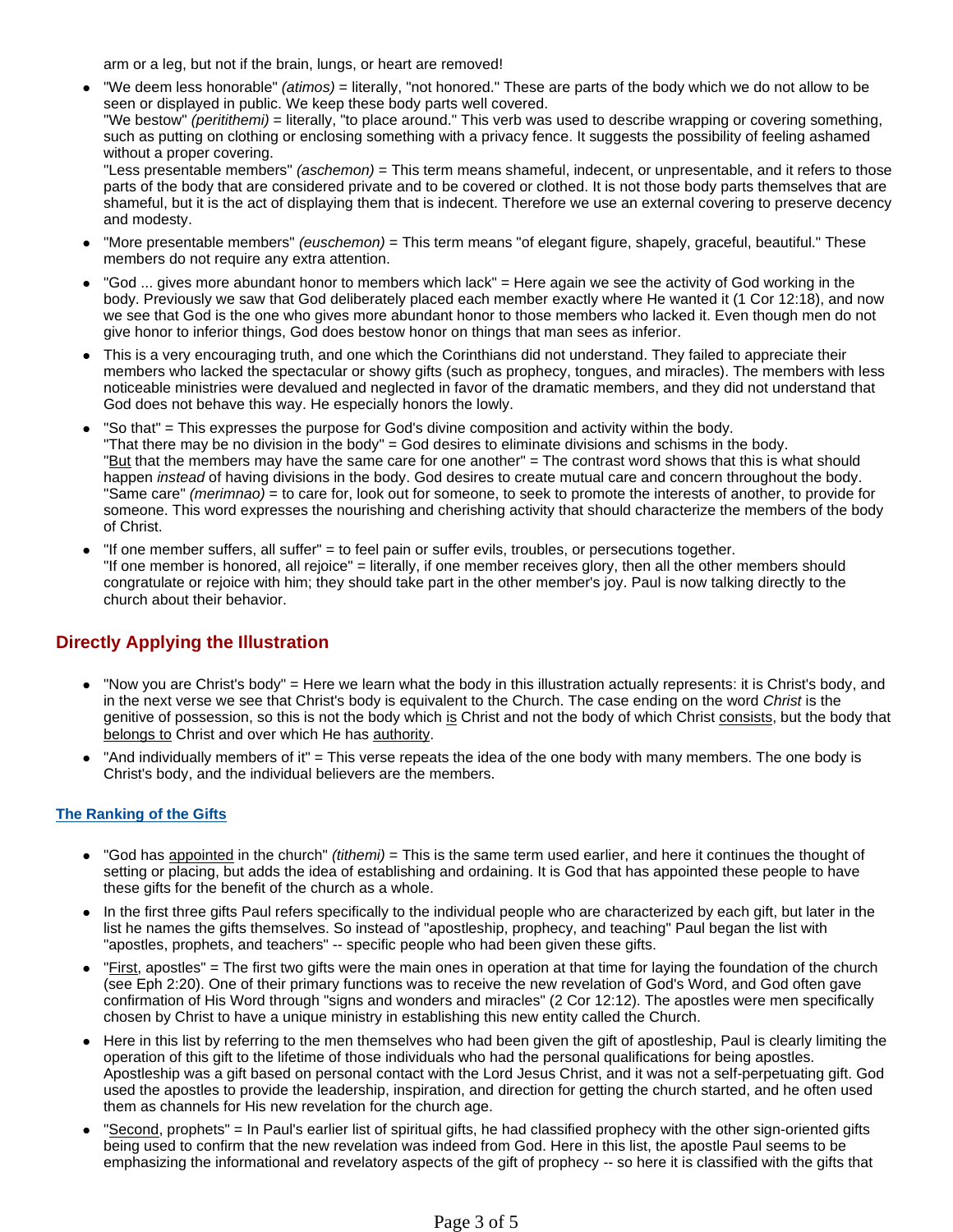present new information. In a similar way to apostles, the prophets often served as channels of God's new revelation, while at other times they simply explained the revelation that had already been given.

- Since this spiritual gift served to lay the foundation for the church, it seems best to limit its operation to the early years of church history. Just as the Old Testament prophets disappeared after the completion of the Old Testament scriptures, the New Testament prophets were no longer needed after the New Testament was completed.
- "Third, teachers" (didaskalos) = This is the common word for a teacher, one who instructs others. These first three gifts were specifically numbered to indicate their order of importance at that time in church history. The first two gifts were special gifts for communicating God's new revelation that was being recorded in the New Testament, and they were no longer needed after the first century when the Scriptures were complete. Of these first three gifts, teaching is the only one that is meant to function in the church today.
- The fourth and fifth gifts are introduced by the word then, and the final gifts have no introductory word at all. This seems to indicate that the end of this list contains a more miscellaneous listing that is not necessarily in order of importance, with the exception of the gift of tongues which comes last of all.
- Then, miracles" (dunamis) = literally, "effects of power." Paul has shifted his focus from the person possessing a gift, to the gift itself. This is the same gift mentioned in 1 Cor 12:10, and it is listed there as one of the confirmatory gifts. The gift of miracles verified that God was giving His stamp of authenticity to the new revelation that was coming to the early church. This gift was consistently used in conjunction with the preaching of the Word (1 Cor 2:4; 4:20; 2 Cor 6:7; 1 Thess 1:5).
- "Then, gifts of healings" = This is the same gift that was mentioned in 1 Cor 12:9 where it was listed as a gift that drew attention to God's involvement in the life of the early church.
- "Helps" (antilepsis) = This is a word that literally means, "to lay hold of something," but it had the connotation of taking a burden off of someone else and placing it on one's self. In general, this gift functioned to relieve other believers who were struggling under a burden of any kind. In contrast to the speaking gifts for communicating information to the mind, this gift had to do with ministering in the background to the physical needs of other believers. This person was a burden carrier, and even though it was a very valuable gift, it was not considered to be as attractive or desirable by the Corinthians.
- "Administrations" (kubernesis) = This word came from the verb kuberneo = to steer. A related word was kubernatas = shipmaster or steersman (see Acts 27:11; Rev 18:17). The gift of administration was the ability to direct or steer a straight course for the church -- to provide leadership, guidance, and government -- to organize the resources of the church to accomplish its goals in the most efficient and effective way. Though this person may not be the captain of the ship, he certainly knows how to turn the rudder in order to steer a straight course for the church's activities.
- "Kinds of tongues" = This is the same gift what was listed previously in 1 Cor 12:10. It is the ability to communicate to others in their native language, even though the gifted person had not previously learned that language. As we discussed earlier, this gift might have been a very useful gift in the city of Corinth, but it was one of the main gifts that were being misused by the showy Corinthian believers.

## **Comparing This List with Other Lists**

|     | 1 Cor 12:8-10               |    | 1 Cor 12:28-30       |    | Romans 12:6-8  |               | <b>Ephesians 4:11</b> |
|-----|-----------------------------|----|----------------------|----|----------------|---------------|-----------------------|
|     | Word of Wisdom              |    | Apostles<br>         |    | Prophecy       | <b>JUNIOR</b> | Apostles              |
|     | Word of Knowledge           |    | Prophets             |    | <b>Service</b> |               | Prophets              |
|     | Faith                       |    | Teachers             |    | Teaching       |               | Evangelist            |
|     | Healings<br>化亚氨酸树脂类         |    | <b>Miracles</b>      |    | Exhortation    |               | Pastor-Teacher        |
| ь   | <b>Miracles</b>             | 5  | <b>Healings</b>      | 5. | Giving         |               |                       |
| -6. | Prophecy                    |    | <b>Helps</b>         | b. | Leadership     |               |                       |
| -7. | Discerning Spirits          |    | Administration       |    | Mercy          |               |                       |
| 8.  | Tongues                     | В. | Tongues              |    |                |               |                       |
| 9   | <b>Interpreting Tongues</b> |    | Interpreting Tongues |    |                |               |                       |

- Sometimes the gifts are enablements; sometimes they are persons. Sometimes they are official; sometimes they are personal. Sometimes they are very specific; sometimes very general. Sometimes they are clearly defined; sometimes they are hard to define. Some are temporary; others are permanent. Apostles, prophets, and the confirmatory sign gifts were for the first century, while evangelists, pastor-teachers, exhorting, giving, administration, etc., continue to function throughout the Church age. No two lists are alike, and only one gift is on all of the lists. This would suggest that the Spirit's gifts differ at different times and at different places according to the needs of the church.
- "All are not apostles, are they? All are not prophets, are they? All are not teachers, are they? All are not workers of miracles, are they? All do not have gifts of healings, do they? All do not speak with tongues, do they? All do not interpret, do they?" = The Greek word "mn" is used to introduce each of these questions, and this indicates that a negative answer is expected. This tells us that no one individual can possess all of the gifts. God has designed the body so that different members each have parts of what is needed. There is no single individual that can do everything required by the body. All of the gifts are equally important because they are all necessary in some way to the proper functioning of the entire